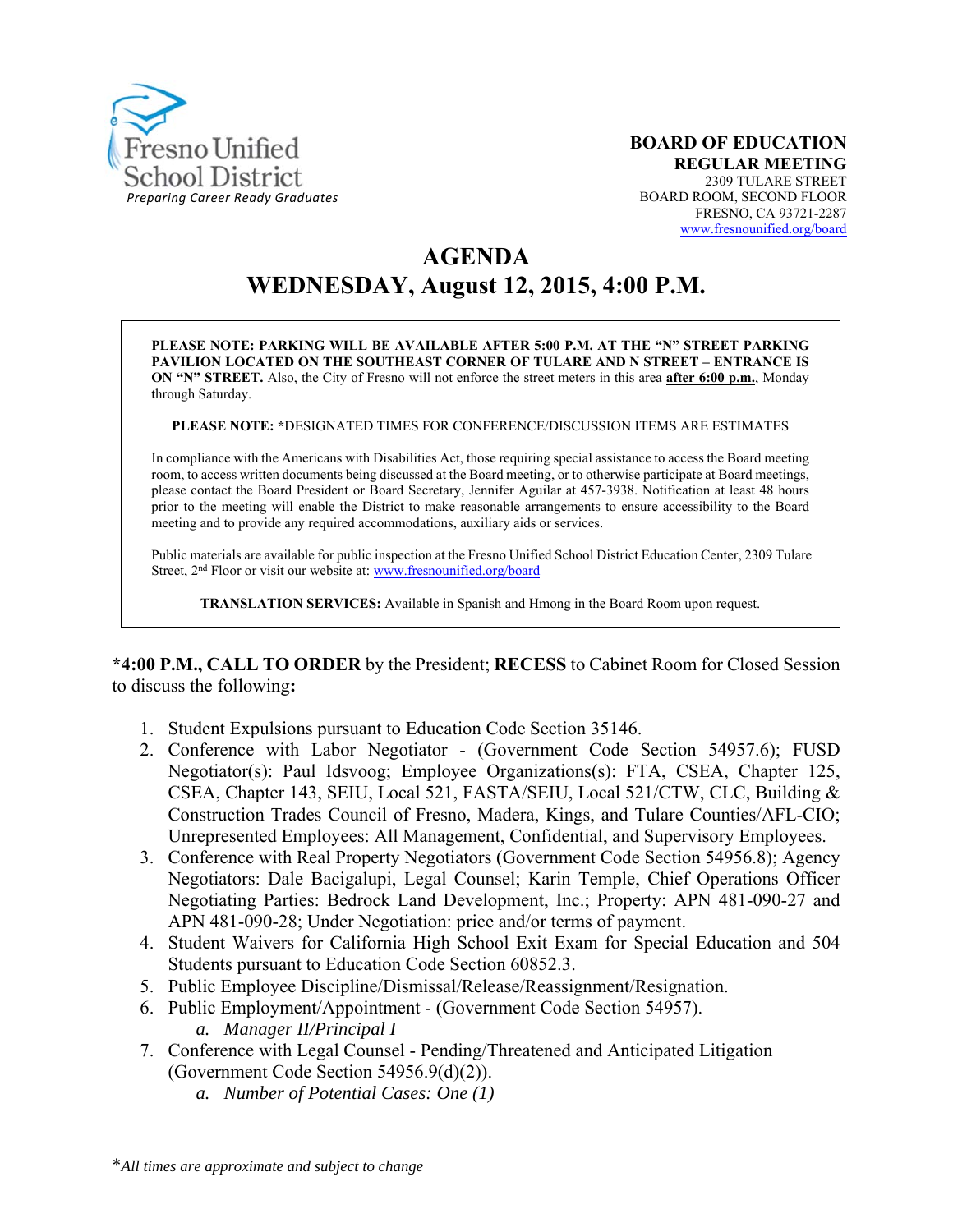**5:30 P.M., RECONVENE** and report action taken during Closed Session, if any.

## **PLEDGE OF ALLEGIANCE**

Staff member will lead the flag salute.

## **APPROVE Minutes**

Included in the Board binders are the draft minutes for the June 12, 2015 Special Meeting, June 17, 2015 Regular meeting and July 8, 2015 Special Meeting. The Superintendent recommends approval. Contact person: Michael E. Hanson, telephone 457-3884.

## **HEAR Report from Superintendent**

ALL CONSENT AGENDA items are considered to be routine by the Board of Education and will be enacted by one motion. There will be no separate discussion of items unless a Board member or member of the community so requests, in which event, the item(s) will be considered following approval of the Consent Agenda.

## **A. CONSENT AGENDA**

## **A-1, APPROVE Personnel List**

Included in the Board binders is the Personnel List, Appendix A, as submitted. The Superintendent recommends approval. Contact person: Paul Idsvoog, telephone 457-3501.

## **A-2, ADOPT Findings of Fact and Recommendations of District Administrative Board**

The Board of Education received and considered the Findings of Fact and Recommendations of District Administrative Panels resulting from hearings on expulsion and readmittance cases conducted during the period since the May 27, 2015, Regular Board meeting. The Superintendent recommends adoption. Contact person: Kim Mecum, telephone 457-3569.

## **A-3, APPROVE the Waiver Requests for a Group of Special Education and 504 Students for the California High School Exit Exam (CAHSEE)**

The Board of Education received a group of waiver requests from District administration on the certification for accommodations/modifications for Special Education and 504 students for the California High School Exit Exam as per Board Policy 6162.52. A list of pupil(s), their identifying number, and supporting evidence is maintained in the Board of Education Office. The Superintendent recommends approval. Fiscal impact: There is no fiscal impact to the District. Contact person: Rosario Sanchez, telephone 457-6223.

## **A-4, ADOPT Waiver Request for Laura Bartram and Caroline Kuffel to Serve as Speech Language Pathologists**

Included in the Board binders are waiver requests for Laura Bartram and Caroline Kuffel to serve as Speech Language Pathologists. Education Code section 44225(m) allows the commission to grant waivers to fill unanticipated needs in an area deemed hard-to-fill. The Superintendent recommends adoption. Fiscal impact: There is no fiscal impact to the district. Contact person: Paul Idsvoog, telephone 457-3501.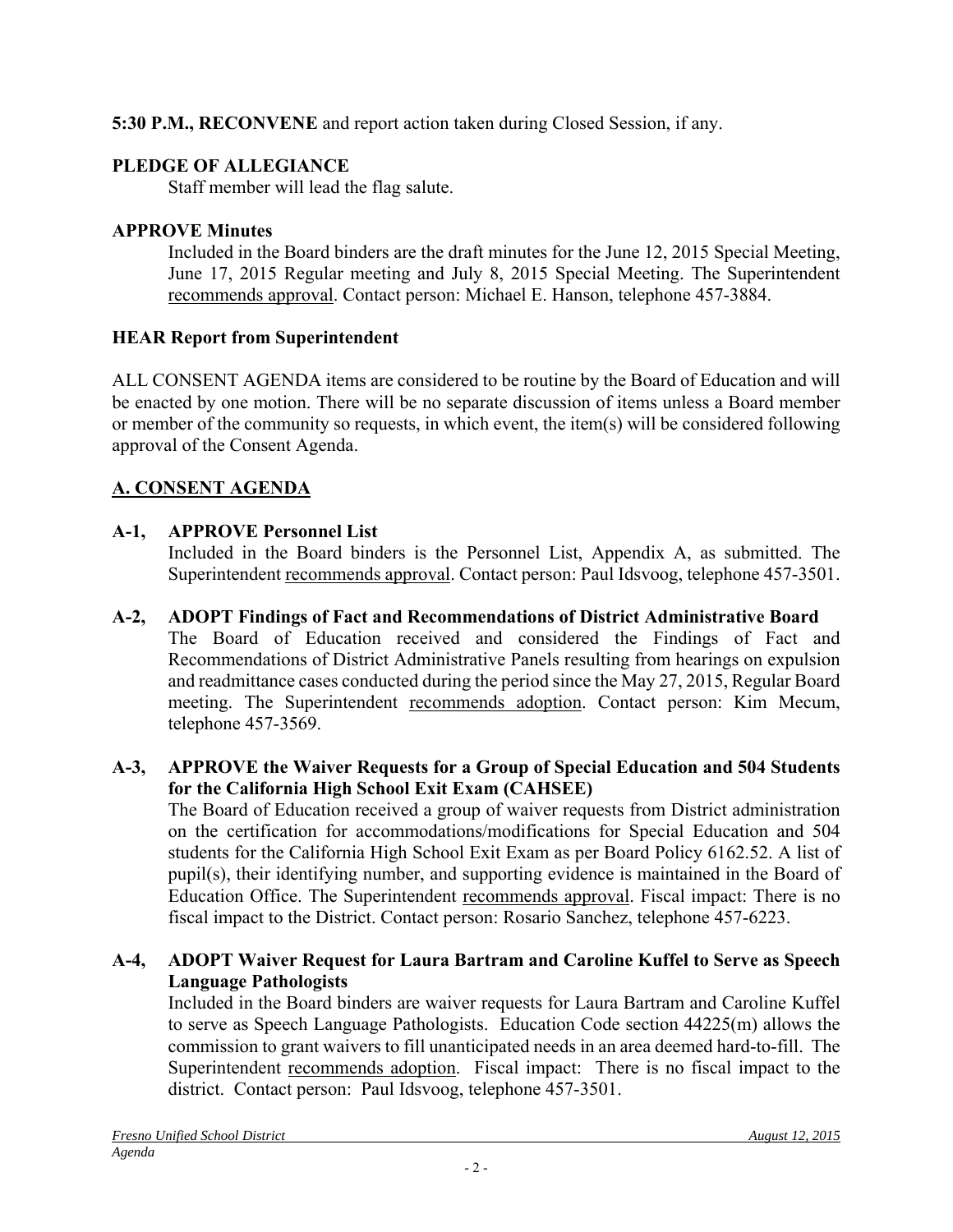#### **A-5, ADOPT Resolution 15-02, Supporting an Application to the State School Facility Program Requesting New Construction Grant Funding for the Baird Middle School Gymnasium**

Included in the Board binders and recommended for adoption is Resolution 15-02, supporting the district's application for new construction funding for the Baird Middle School Gymnasium under the State's School Facility Program.

Adoption of the Resolution:

- Authorizes the use of a portion of Fresno Unified's 7-8 grade level new construction grants for the construction of a "minimum essential facility"
- Approves submission of a new construction funding application and associated housing plan (indicating there is adequate housing for students) for the Baird Middle School Gymnasium project

The Superintendent recommends adoption. Fiscal impact: There is no direct fiscal impact to the district. There is the potential for State facilities grant funding if State bond authority becomes available. Contact person: Karin Temple, telephone 457-3134.

## **A-6, APPROVE Annual Agreements to begin after August 12, 2015 for the 2015/16 School Year**

Included in the Board binders is a matrix detailing agreements to deliver targeted assistance and provide services to Fresno Unified School District. These agreements fall into the following categories:

- Additional targeted assistance outlined in the school site's Single Plan for Student Achievement (SPSA) and approved by the School Site Council (SSC)
- Annual contract renewals
- Staff professional development and training opportunities

The Superintendent recommends approval. Fiscal impact: Sufficient funds have been budgeted in the 2015/16 budget. These investments will be funded through the appropriate budgets as detailed in the matrix. Contact person: Ruth F. Quinto, telephone 457-6226.

## **A-7, APPROVE Side Letter Agreement with Edison-Bethune Charter Academy for the 2015/16 School Year**

Included in the Board binders is a Side Letter Agreement between Fresno Unified School District and Edison-Bethune Charter Academy to allow students attending Edison-Bethune Charter Academy to participate in Fresno Unified School District extracurricular sports for the 2015/16 school year. The Superintendent recommends approval. Fiscal impact: There is no fiscal impact to the district. Contact person: Ruth F. Quinto, telephone 457-6226.

## **A-8, APPROVE Declaration of Need for Fully Qualified Educators**

The adoption of the Declaration is a prerequisite to the issuance of any limited assignment teaching permits or emergency permits in the event that shortages in certain subject areas occur. Superintendent recommends approval. Fiscal impact: There is no fiscal impact to the district. Contact person: Paul Idsvoog, telephone 457-3501.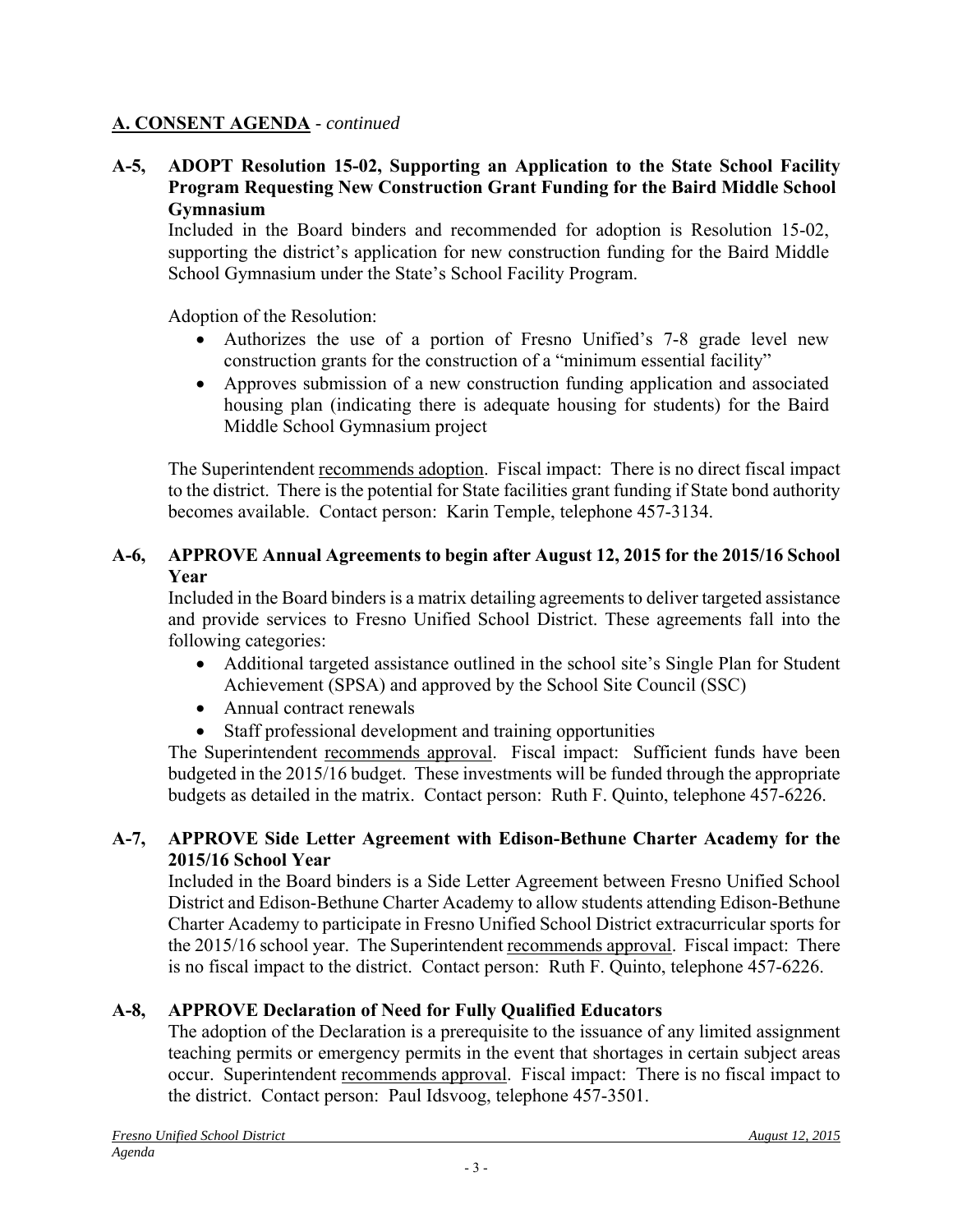## **A-9, APPROVE Award of Bid 16-01, Fresh Fruits and Vegetables Program**

Included in the Board binders is information on Bid 16-01, to establish pricing for produce purchased under the Fresh Fruits and Vegetables Program (FFVP). The FFVP is a grant funded program providing individually packaged fresh fruits and vegetables during the school day to students at 53 elementary schools. The request for bid was lawfully advertised on June 30, 2015, and July 7, 2015. The bids were opened on July 14, 2015. Notifications were sent to ten (10) vendors, and the district received three (3) responses. The bid is for a one-year term price agreement with the option to extend for two additional one-year periods. Quantities ordered may vary as grant funds are made available to the district.

Staff recommends award to the lowest responsive bidder:

1<sup>st</sup> Quality Produce (Fresno, CA) \$819,590.12

It is also recommended that the bid from FreshKo Produce be rejected as non-responsive as it does not meet the request to bid all items specified. The Superintendent recommends approval. Fiscal impact: Sufficient funds of \$819,590 are available in the Cafeteria Fund budget. Contact person: Karin Temple, telephone 457-3134.

## **A-10, DENY Claim #15-0706-0188**

Included in the Board binders is a Claim for Damages on Willie E. Benton, case #15-0706- 0188. The Superintendent recommends that the Claim be denied and the matter referred to the district's Director of Benefits and Risk Management for further handling. The Superintendent recommends denial. Fiscal impact: There is no fiscal impact to the district at this time. Contact person: Ruth F. Quinto, telephone 457-6226.

## **A-11, RATIFY Annual Microsoft Enterprise License Agreement and Microsoft Premier Support Services Agreement for 2015/16**

Included in the Board binders are the annual Microsoft Enterprise License Agreement (purchased through CDW-G) and the Microsoft Premier Support Services Agreement for district-wide use of Microsoft software including Microsoft Windows, Microsoft Office, and Microsoft Servers and Databases as well as proactive consulting services and reactive support services related to Microsoft software and technologies used by the district. The Superintendent recommends approval. Fiscal impact: Sufficient funds for fiscal year 2015/16 of \$842,007 are available in the Information Technology budget. Contact person: Kurt Madden, telephone 457-3868.

#### **A-12, RATIFY Approval of Agreement with London Medical Management for Out-of-Network Medical Claims Cost Reduction Services**

Included in the Board binders is a recommendation to ratify an agreement with London Medical Management to provide out-of-network medical claims cost reduction services. The agreement with London Medical is for the period of July 1, 2015 through July 1, 2016, and will result in lower health plan costs associated with out-of-network medical claims.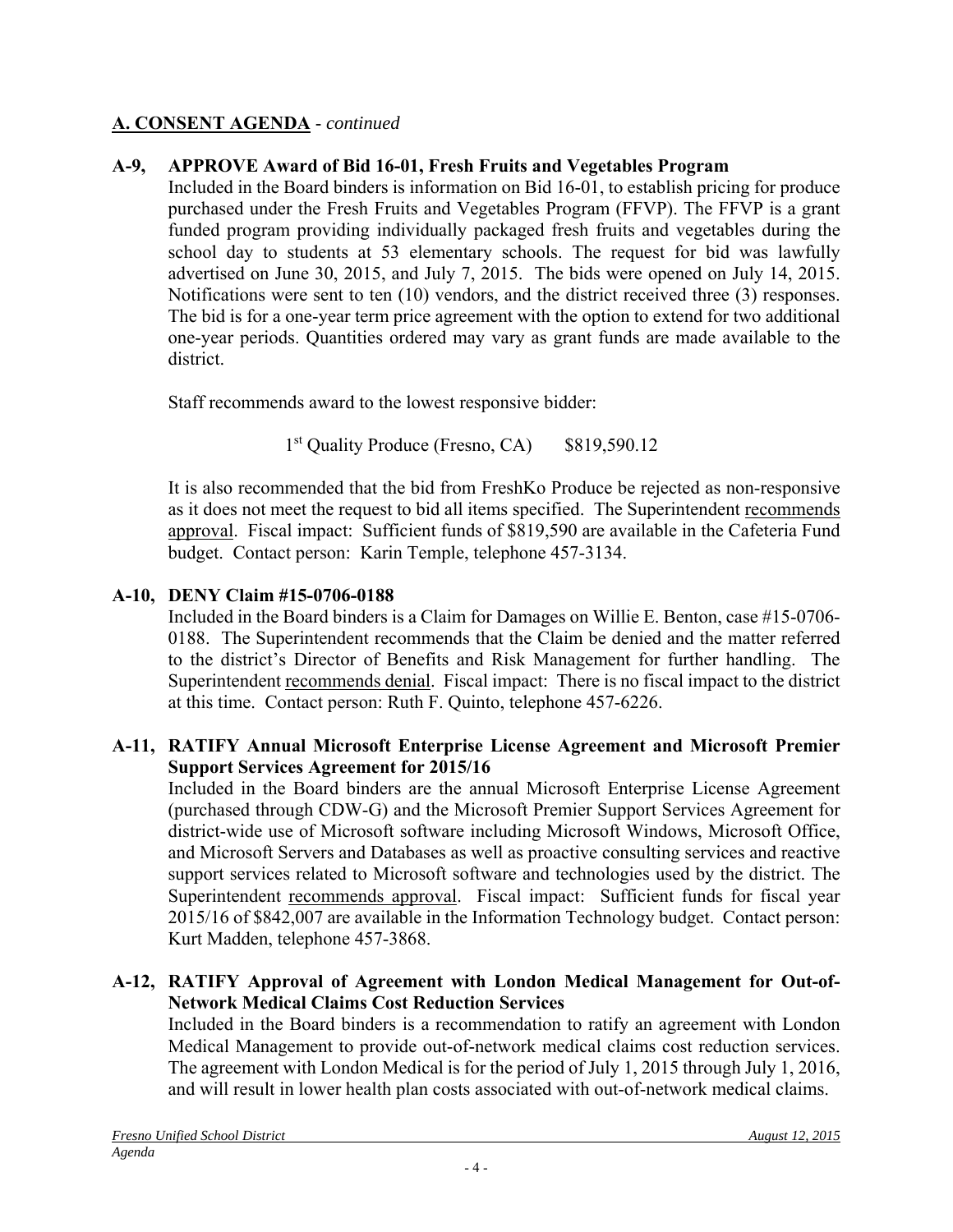The Superintendent recommends ratification. Fiscal impact: Annual cost of \$36,000 is available in the Health Internal Service Fund. Contact person: Ruth F. Quinto, telephone 457-6226.

#### **A-13, RATIFY Amendment to Agreement with Community Medical Providers for Enhanced Primary Care Services**

Included in the Board binders is a recommendation to ratify an amendment to an agreement with Community Medical Providers Medical Group for the continuation of enhanced primary care services. The services provided under this agreement have generated annual net savings of approximately \$1,700,000 for the District's health fund, as well as improvements in member health outcomes. The Superintendent recommends ratification. Fiscal impact: Annual cost of \$495,180 is available in the Health Internal Service Fund. Contact person: Ruth F. Quinto, telephone 457-6226.

#### **A-14, RATIFY Placement of Medical Stop Loss Insurance with Berkley Life and Health Insurance for 2015/16**

Included in the Board binders is the Joint Health Management Board's (JHMB) recommendation for the purchase of stop loss insurance that provides protection to the district's health fund by limiting the exposure for any complex medical claim to a maximum amount of \$2 million dollars. Purchase of this insurance provides coverage for the period effective July 1, 2015 through June 30, 2016. The Superintendent recommends ratification. Fiscal impact: The estimated annual cost is \$174,765. Funds are available in the Health Internal Service Fund. Contact person: Ruth F. Quinto, telephone 457-6226.

#### **A-15, RATIFY Independent Contractor Services Agreement with the AVID Center**

Included in the Board binders is an Independent Contractor Services Agreement with the AVID Center to provide the AVID program in three schools (Baird Middle School, Kings Canyon Middle School, and Sunnyside High School) during the 2015/16 school year and also leadership training for district leadership to effectively support sites. AVID will provide ongoing curriculum, resources and support for the participating sites. The Superintendent recommends approval. Fiscal impact: Sufficient funds of \$17,564 are available in each participating sites categorical budget. Contact person: Rosario Sanchez, telephone 457-6223.

#### **A-16, RATIFY Approval of Agreement with Ernst & Young LLP for Consulting Services to Establish Greater Healthcare Partnerships**

Included in the Board binders is a recommendation to ratify an agreement with Ernst  $\&$ Young LLP to establish greater partnerships with local health systems in Fresno for the benefit of Fresno Unified School District students. The Superintendent recommends ratification. Fiscal impact: Funding of \$132,000 is available in the Unrestricted General Fund. Contact person: David Chavez, telephone 457-3566.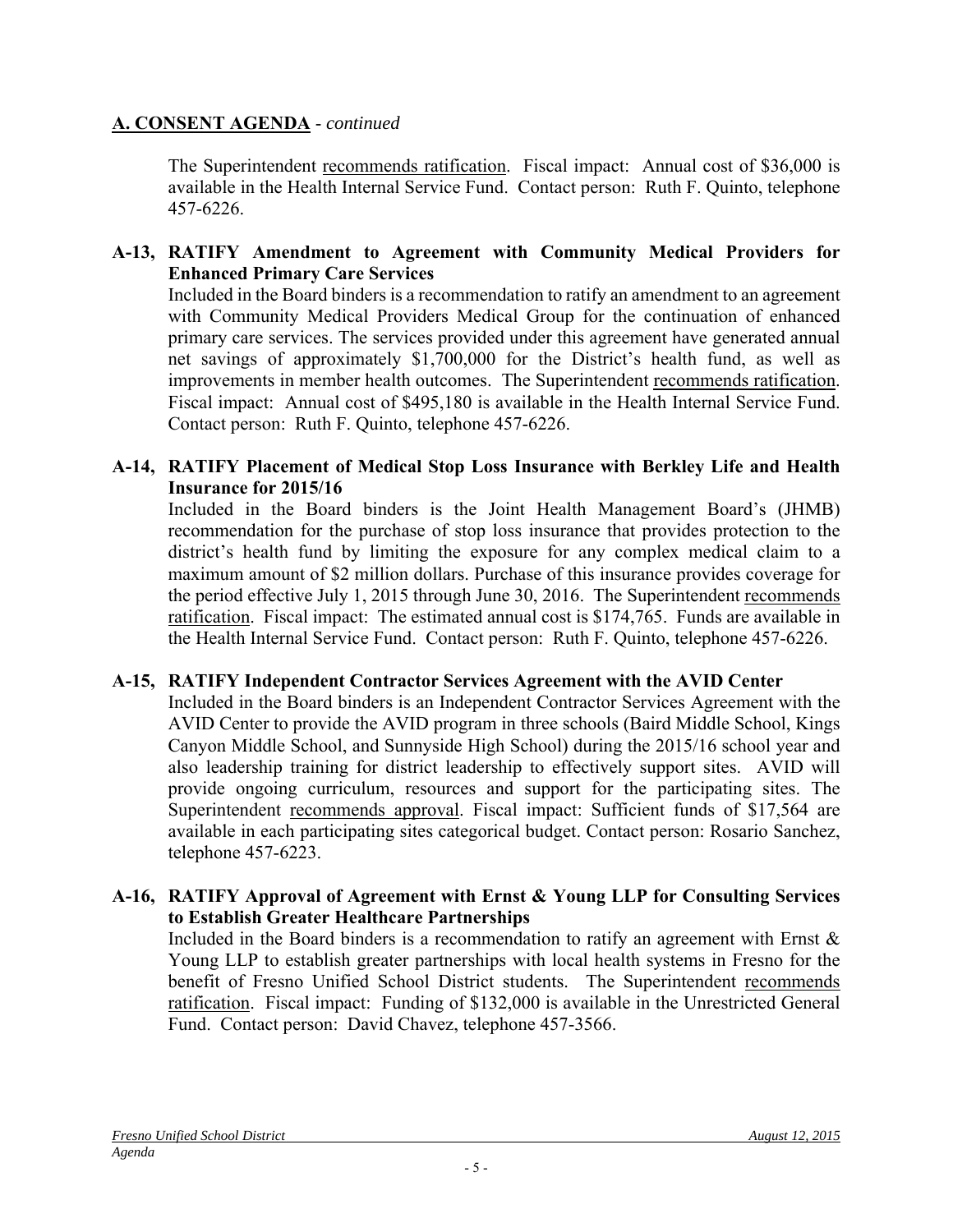#### **A-17, RATIFY Purchase Orders from May 1, 2015, through May 30, 2015**

Included in the Board binders is a list of Purchase Orders for \$10,000 or more submitted for ratification by the Board. Purchase Orders/contracts that are required by law to be competitively bid will be submitted as separate agenda items. Beginning on page seven (7) is a list of Purchase Orders issued from May 1, 2015, through May 30, 2015. These Purchase Orders were previously authorized and awarded by the Board. The Purchase Orders are submitted for information only and are not included for ratification. Pursuant to the Board's request, also attached is an alphabetical list of all Purchase Orders issued from May 1, 2015, through May 30, 2015. The Superintendent recommends ratification. Fiscal impact: Funding is noted on the attached pages. Contact person: Karin Temple, telephone 457-3134.

#### **END OF CONSENT AGENDA (ROLL CALL VOTE)**

#### **UNSCHEDULED ORAL COMMUNICATIONS**

Individuals who wish to address the Board on topics within the Board's subject matter jurisdiction, but **not** listed on this agenda may do so at this time. While all time limitations are at the discretion of the Board President, generally members of the public will be limited to a maximum of three (3) minutes per speaker for a total of thirty (30) minutes of public comment as designated on this agenda. Any individual who has not had an opportunity to address the Board during this initial thirty (30) minute period may do so at the end of the meeting after the Board has addressed all remaining items on this agenda. Individuals with questions on school district issues may submit them in writing. The Board will automatically refer to the Superintendent any formal requests that are brought before them at this time. The appropriate staff member will furnish answers to questions. Please note that if you wish to address the Board on an agenda item, you should do so when that specific item is called.

#### **B. CONFERENCE/DISCUSSION AGENDA**

#### **6:00 P.M.**

#### **B-18, DISCUSS and APPROVE 2015/16 Comprehensive Safe School Plans**

Available for review in the Board Office and recommended for approval are the 2015/16 Comprehensive Safe School Plans (Plans) for all schools. The Plans support a safe learning environment for students and staff, and are organized to align with the California Standardized Emergency Management System. Board Policy 0450 requires that the Plans be updated annually and be approved by the Board. The Superintendent recommends approval. Fiscal impact: There is no fiscal impact to the district. Contact person: Karin Temple, telephone 457-3134.